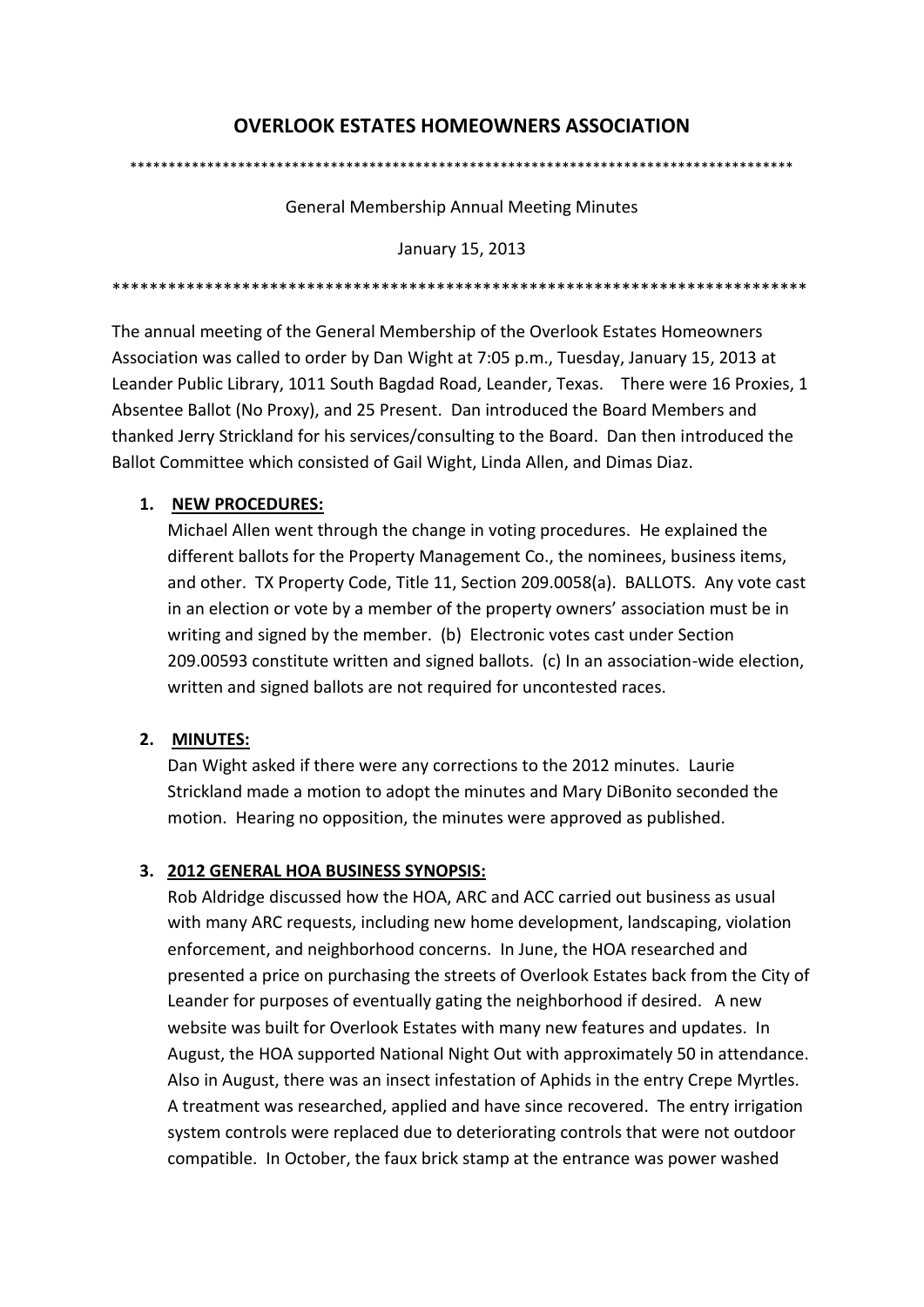stained and the two OE entry icons were repaired of masonry cracks and loose stone. In December, the HOA held a Special Board of Directors Meeting to inform the neighborhood on the needs of hiring a management company. New HOA laws required many hours of research by the board which also lead to the discovery that our corporate charter with the State of Texas had been forfeited on February  $11<sup>th</sup>$  of 2005 due to failure to file Franchise Tax Reports with the Texas Comptroller's Office. As of October 10, 2012, the corporate charter was reinstated after the board had filed all delinquent Franchise Tax Reports from 2004-2012. We are currently in good standing with the State Comptroller's Office. A franchise tax exemption was filed and received which means another report does not need to be filed. The Board purchased new portable file boxes and organized all papers by subject and/or property address. The OE directory has been updated and distributed as needed throughout the year. The Social Committee adorned the neighborhood with bows on mailboxes and Christmas lights throughout the entry and intersection.

Dan said we would now vote on the hiring of PAMCO. This was discussed extensively on Dec 5<sup>th</sup> meeting and through e-mails. Asked members to keep comments brief but there were none. Michael Allen gave motion to approve, and Mark Anderson motioned to second that. There was a vote by raised hands with opposition, so it had to go to paper ballots. During the ballot count, Dan thanked the Welcome Committee and several other Committee members. Maria Fulton stood and announced the new neighbors that were welcomed to Overlook Estates. Those that moved in were Ann and Jerry Meade, Michael and Debi Poe, Gary and Heather Hill, and Shawn and Pamela McCain.

## **4. COMMITTEE REPORTS:**

- WEBSITE COMMITTEE: Michael Allen designed a new website and took over as webmaster. It was expanded and updated to provide information that is going on around the neighborhood. The website address is [www.overlookestates.org.](http://www.overlookestates.org/) Ann Meade commented that the new website was nice.
- NEIGHBORHOOD WATCH: Tracey Diaz headed the national night out. It was a big success.
- FIREWISE COMMITTEE: Dan Wight headed this Committee. In December 2011 OE became a fire wise recognized community. Currently there are 5 such communities in the Austin area. Information and brochures can be found on the Overlook website, which includes the wildfire risk assessment done by LFD in the fall of 2011, our fire wise action plan, and links to about 8 fire wise educational literature pieces. Part of our requirement is to spend \$2/per capita on fire mitigation. This is only about \$270 for the whole neighborhood. Brush or vegetation clearing that will make your house more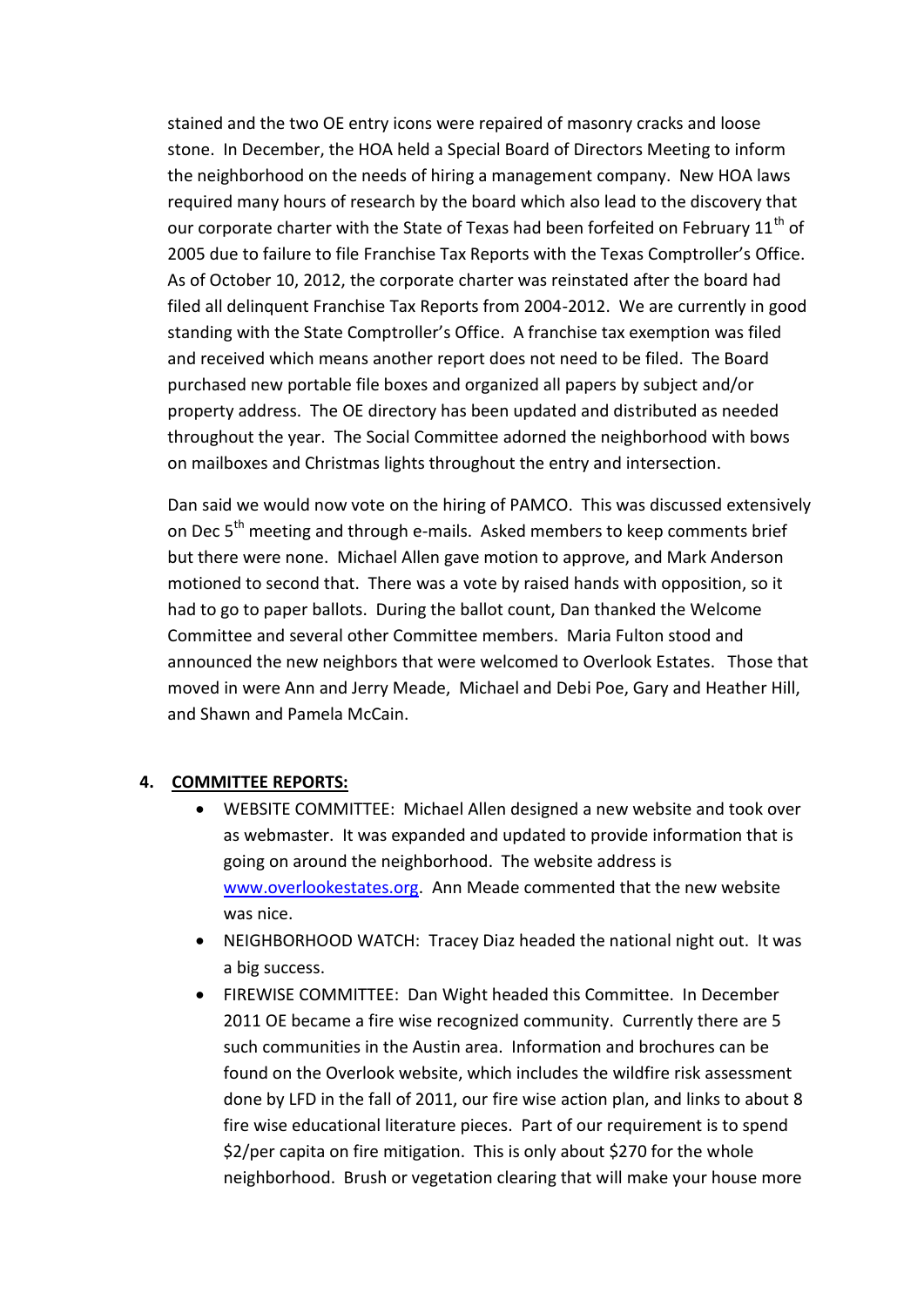defensible will count towards that. Your time x \$21/hr also can be used and there is a form on the website to log this. There is a fire wise event coming up in Sun City on Feb 26-27 with great info. Dan noted that he would like more people on the Committee. Currently Dan is the only one serving on it. September 2012, the Leander Fire Department completed the inspection process to up its public protection classification from a Class 6 to a Class 3. The process to officially make the change effective comes from the State Fire Marshall and is anticipated in early March 2013. Michelle Cantwell said she will keep an eye out and send an e-mail when it happens. When it does become official, neighbors can contact their agent and try to get their premiums lowered.

 **NEIGHBORHOOD IMPROVEMENTS:** Headed up by Rob Aldridge. The HOA replaced the irrigation control panel at the entrance. The original control panel had deteriorated due to the fact it was not outdoor compatible. The new one that is rated for outdoor use was installed and is currently in service. The faux brick stamp at the entry was power washed and stained along with masonry cracks and loose stone repairs to the entry icons. It was recently discovered during a minor electrical issue at the entrance, that the electricity that powers the north side OE signage had been improperly and most likely out of compliance with the city, ran through the culvert pipe under the street and up to the south OE sign. This issue will need to be brought into compliance as soon as possible. Bids are already being taken at this time. We hope this issue will be one of the initial undertakings of the new board.

Dimas came in with the Ballot Committees paper results on whether to hire PAMCO.

Results: 41 Ballots cast; 33 For, 8 Against = 80%

Motion was carried to hire PAMCO.

- 5. **TREASURER REPORT AND PRESENTATION OF PROPOSED 2013 BUDGET:** Michael Allen presented the Treasurer's Report and Statement of Income and Expenses to date for 2012.
	- We had Income of \$17,157.79
	- We had Expenses of \$9,955.02
	- We have \$18,922.82 in the checking account
	- We have \$25,039.78 in the Money Market account and \$16,012.18 in CD's
	- Total bank balance of \$59,974.78

The proposed Budget for 2013 was presented in written form to each member present

• Projected Income with management company is \$15,675.00 from 7 undeveloped lots and 44 developed lots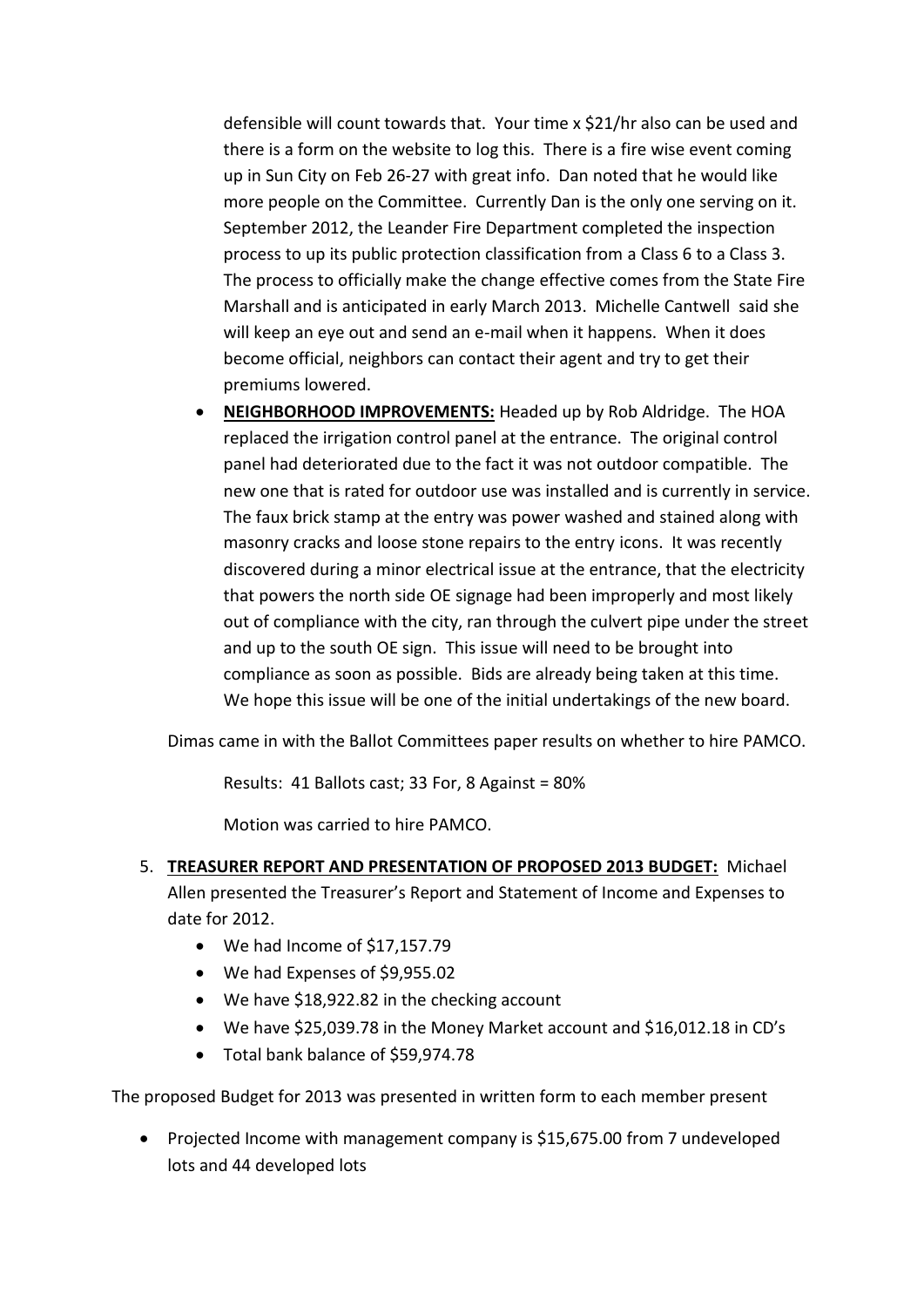- Projected Expenses with management company are \$15,495.00
- Projected Surplus of \$180.00

Jerry Sawicki raised questions about the money market and CD rates. Michael Allen responded that the CD is for two years with a rate around 1.2%. The money market is around .025%. Jerry asked if we can look at other money market accounts with higher interest rates. He also wanted to know why we have so much money in reserves. It is recommended to have at least \$30K in reserve money. Michelle Cantwell spoke up and said she thought HOA dues would go down or everyone would get a rebate after many of the empty lots were finally built out, and that hasn't happened. Some of the long term homeowners don't understand that we don't have pools or anything in the neighborhood that the money has to go to, so why would the dues need to go up. Michael Allen went on to say that after you look at \$60K in total money, with \$20K going out for expenses, and \$30K in reserves, that leaves \$10K to be considered for distribution for each home. Who is to decide the formula for who gets more than the other lot owner? Michael went on to say that the current Board will not address it, being they are at the end of their term. Hopefully, the next Board will take that up and put it at the top of their list. There was a motion to approve the budget by Jerry Strickland. It was seconded by Alison Williford. The 2013 budget was approved.

- 6. **OLD BUSINESS:** Given by Rob Aldridge. The topic of purchasing the streets from the city for the purpose of gating Overlook Estates. There was a 50/50 interest throughout the neighborhood although no official census was taken. Through extensive research, the board collected a cost and delivered it in an email to the neighborhood at a price tag of \$280,801.69. Once this number was established, it was found this was not a viable option and declined to reviewing maintenance or utilities, gates or entry construction any further. The goal was to simply get a realistic number of buying back the streets from the city. Lastly, there were no reports of malicious activity or dumping in the neighborhood. The Board hopes this is due to a monitored camera and signs that are currently in place.
- 7. **ELECTION OF 2013 BOARD OF DIRECTORS:** Michelle Cantwell nominated Jerry Meade, Kevin Kieper nominated Donnie Landers, Jerry Sawicki nominated Bob Cantwell, Michelle Douglas nominated Kevin Kieper and Stuart Williams nominated Alison Williford. Nominations were closed and Gail passed the basket for collection of the ballots.
- 8. **NEW BUSINESS:** Dan Wight presented new business. He asked for new captains for each of the Committees. Allison Williford asked if you have to be a homeowner to serve on a Committee. The Board answered that you do need to be a member to be named on a committee but anyone that is willing to volunteer their time is welcome